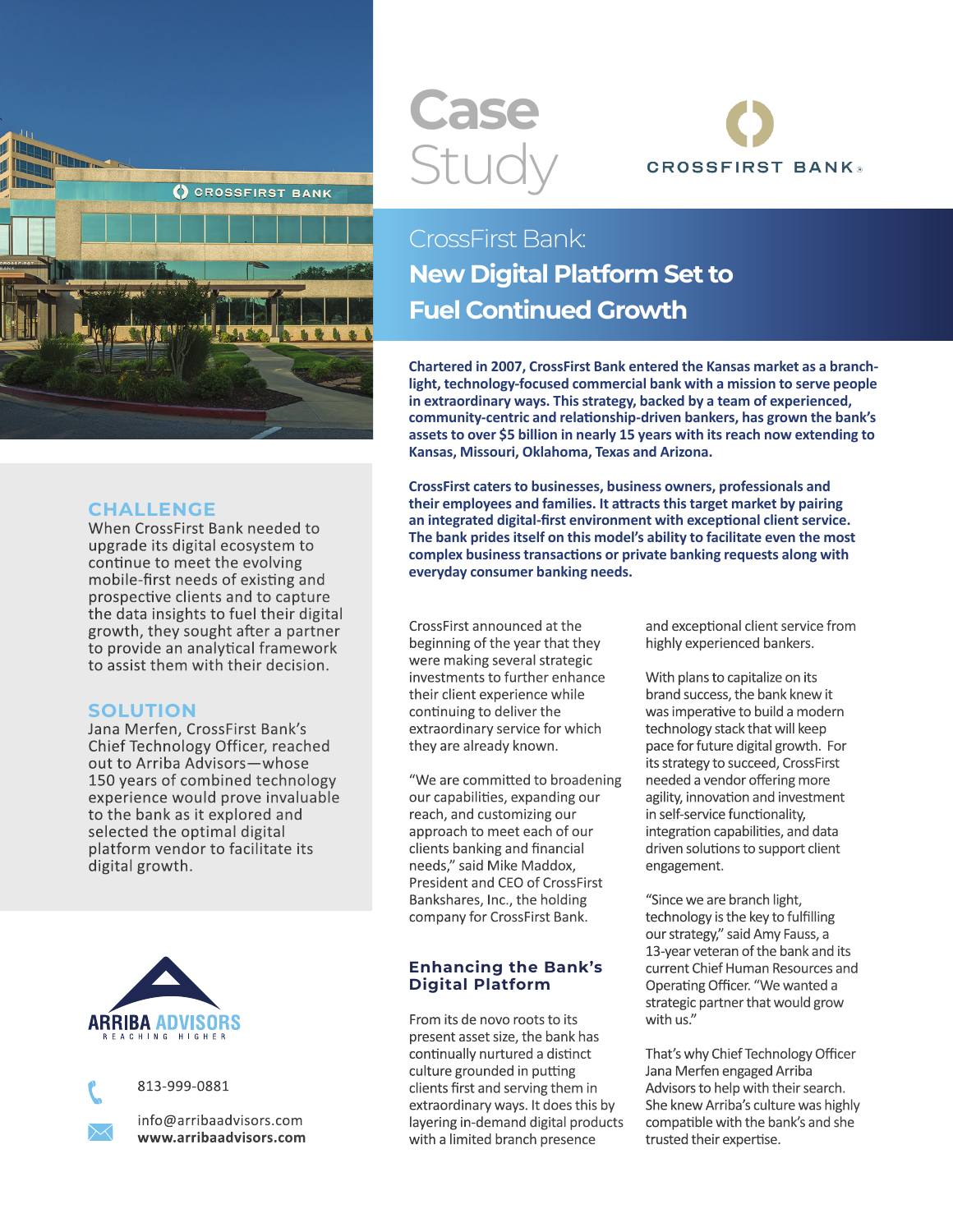

"The Arriba partners participated on every call, and they stayed engaged in communicating with our team at every step of the process."

> **Jana Merfen** Chief Technology Officer, CrossFirst Bank

# **Case** Study



#### **Trusted Advisor Steps In**

In leading CrossFirst's digital provider search, Arriba brought with it a portfolio of over 600 vendor evaluations and more than 1,600 contract negotiations.

Moreover, Fauss appreciated the partners' previous experience on both the vendor and bank sides of the industry.

"It's invaluable to have a firm that's seen both sides, can understand our position and will advocate for us from that unique perspective," Fauss said.

As anticipated, this intimate knowledge of vendor offerings, strengths and weaknesses, and pricing and contract intimacy would prove highly beneficial to CrossFirst.

From the outset, the project team explained to Arriba that, in addition to enhanced functionality, their platform needed to position the bank to pursue other key strategic initiatives, such as identifying and integrating fintech partnerships. Arriba helped the bank identify all the technical, operational and strategic requirements for this desired end-state.

According to both Fauss and Merfen, Arriba took the bank from blank sheet to execution within their expected timeline. The firm supported the requirements documentation, created functional and technology blueprints and engaged everyone, including the bank's executive team, at each step. Arriba also used its proprietary analytical framework to ensure that objectivity and transparency ruled vendor evaluations. This allowed every member of the project team to rank the vendors based on the bank's strategy-based criteria and priorities, which resulted in highly efficient and data-driven decisions.

Beyond their expertise and efficiency, Arriba's personalized attention was another key differentiator.

"The Arriba partners participated on every call, and they stayed engaged in communicating with our team at every step of the process," explained Merfen.

This partner-level engagement allowed the bank to fully benefit from working with industry veterans who collaborated to identify risks and develop strategies to mitigate those.

Arriba became a natural extension of CrossFirst's project leadership, guiding a process that eventually uncovered the perfect digital partner for the bank on two fronts. First, the new vendor featured technology that included the sophisticated features and AI-embedded data insights that CrossFirst needed. Additionally, the new vendor was culturally compatible with CrossFirst, something that mattered greatly to the bank's executive team.



**Want to know how we can help you? www.arribaadvisors.com/contact-us**